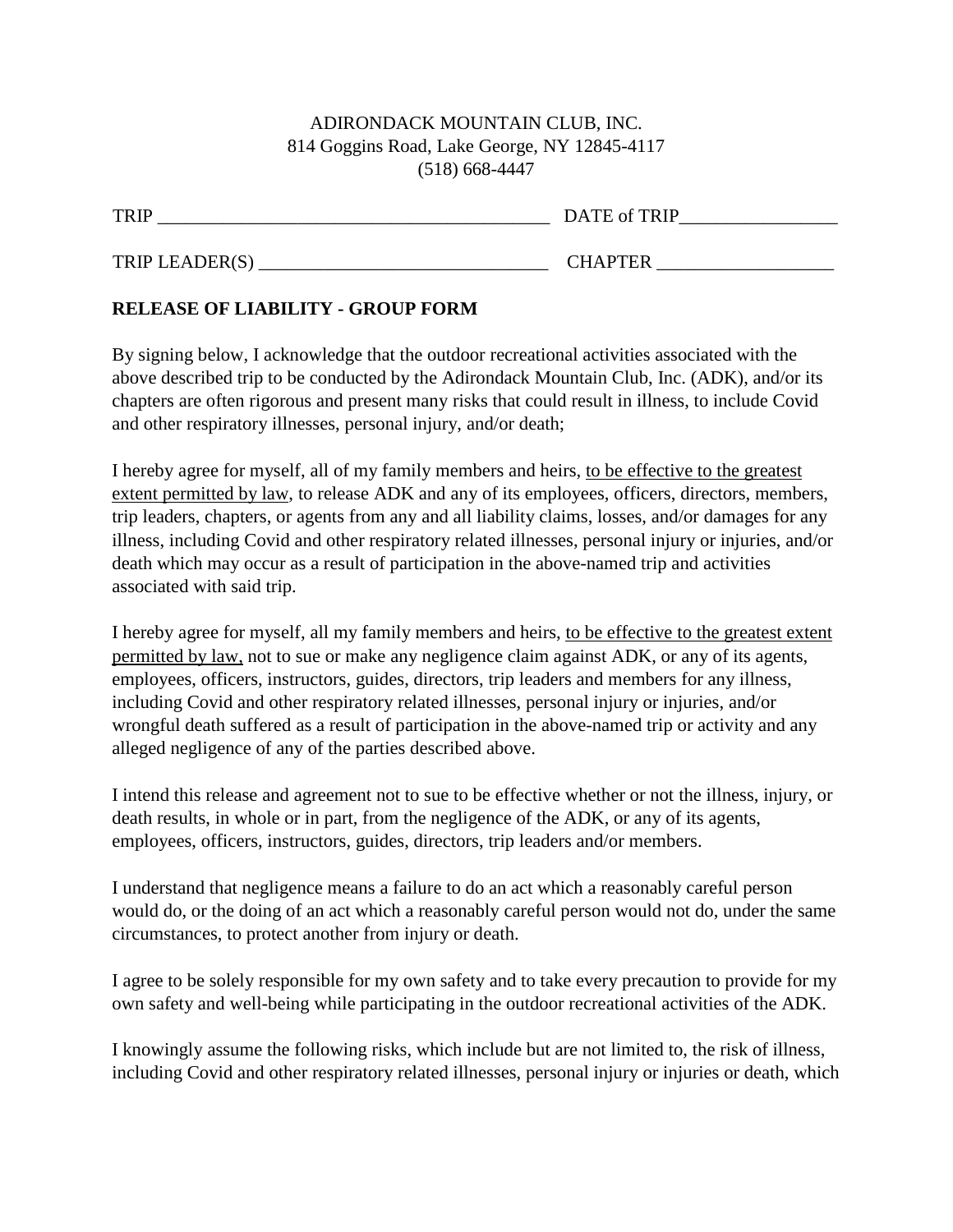may occur as a result of participation in the abovenamed trip and recreation or sports activities associated with said trip, including the potential negligence of the trip leader(s).

|                | <b>PRINT FULL NAME SIGNATURE</b> | <b>EMERGENCY</b><br><b>PHONE</b> | ${\bf A}{\bf D}{\bf K}$<br><b>MEMBER</b> |                |
|----------------|----------------------------------|----------------------------------|------------------------------------------|----------------|
| $\mathbf{1}$   |                                  |                                  | Yes                                      | N <sub>o</sub> |
| $\overline{2}$ |                                  |                                  | Yes                                      | N <sub>o</sub> |
| 3              |                                  |                                  | Yes                                      | N <sub>o</sub> |
| $\overline{4}$ |                                  |                                  | Yes                                      | No             |
| 5              |                                  |                                  | Yes                                      | N <sub>o</sub> |
| 6              |                                  |                                  | Yes                                      | N <sub>o</sub> |
| $\overline{7}$ |                                  |                                  | Yes                                      | $\rm No$       |
| 8              |                                  |                                  | Yes                                      | No             |
| 9              |                                  |                                  | Yes                                      | N <sub>o</sub> |
| 10             |                                  |                                  | Yes                                      | N <sub>o</sub> |
| 11             |                                  |                                  | Yes                                      | N <sub>o</sub> |
| 12             |                                  |                                  | Yes                                      | N <sub>o</sub> |
| 13             |                                  |                                  | Yes                                      | N <sub>o</sub> |
| 14             |                                  |                                  | Yes                                      | N <sub>o</sub> |

IF UNDER 18 YEARS OF AGE, A PARENT OR GUARDIAN MUST READ AND SIGN BELOW: I am the legal guardian of the above minor and have read the above RELEASE. I hereby consent to the terms of the RELEASE on behalf of the above-named minor, and give my consent to the participation of the above-named minor in the outdoor recreational activities of the ADK and I hereby give my consent to the participation of the above-named minor in all the activities of the ADK on the terms stated above.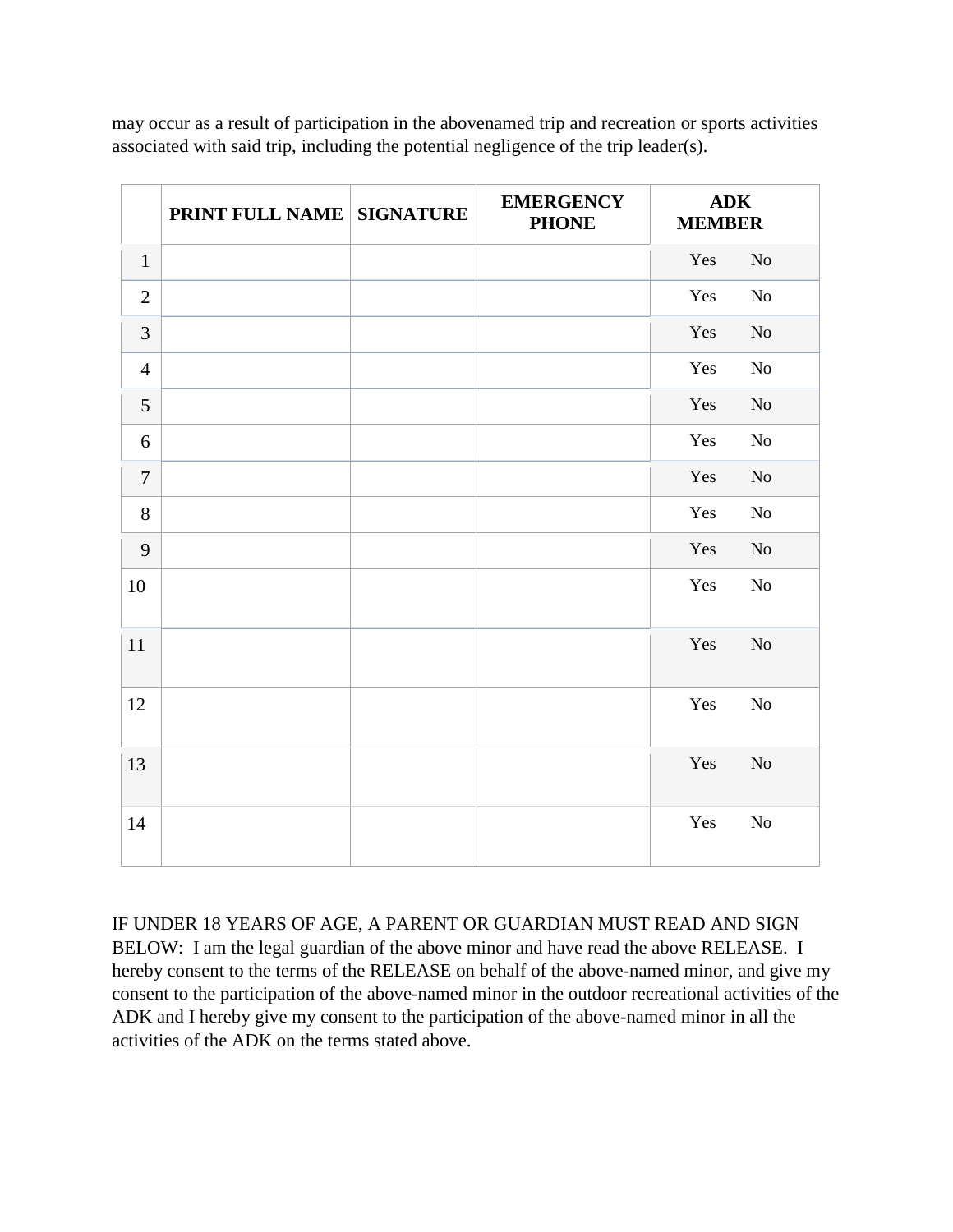| <b>PRINT GUARDIAN</b><br><b>NAME</b> | <b>GUARDIAN</b><br><b>SIGNATURE</b> | <b>EMERGENCY</b><br><b>PHONE</b> | ADK<br><b>MEMBER</b> |     |
|--------------------------------------|-------------------------------------|----------------------------------|----------------------|-----|
|                                      |                                     |                                  | Yes                  | No. |
|                                      |                                     |                                  | Yes                  | No  |

|    | PRINT FULL NAME | <b>SIGNATURE</b> | <b>EMERGENCY</b><br><b>PHONE</b> | <b>ADK</b><br><b>MEMBER</b> |            |
|----|-----------------|------------------|----------------------------------|-----------------------------|------------|
| 15 |                 |                  |                                  | Yes                         | $\rm No$   |
| 16 |                 |                  |                                  | Yes                         | $\rm No$   |
| 17 |                 |                  |                                  | Yes                         | $\rm No$   |
| 18 |                 |                  |                                  | Yes                         | $\rm No$   |
| 19 |                 |                  |                                  | Yes                         | $\rm No$   |
| 20 |                 |                  |                                  | Yes                         | ${\rm No}$ |
| 21 |                 |                  |                                  | Yes                         | $\rm No$   |
| 22 |                 |                  |                                  | Yes                         | No         |
| 23 |                 |                  |                                  | Yes                         | $\rm No$   |
| 24 |                 |                  |                                  | Yes                         | $\rm No$   |
| 25 |                 |                  |                                  | Yes                         | No         |